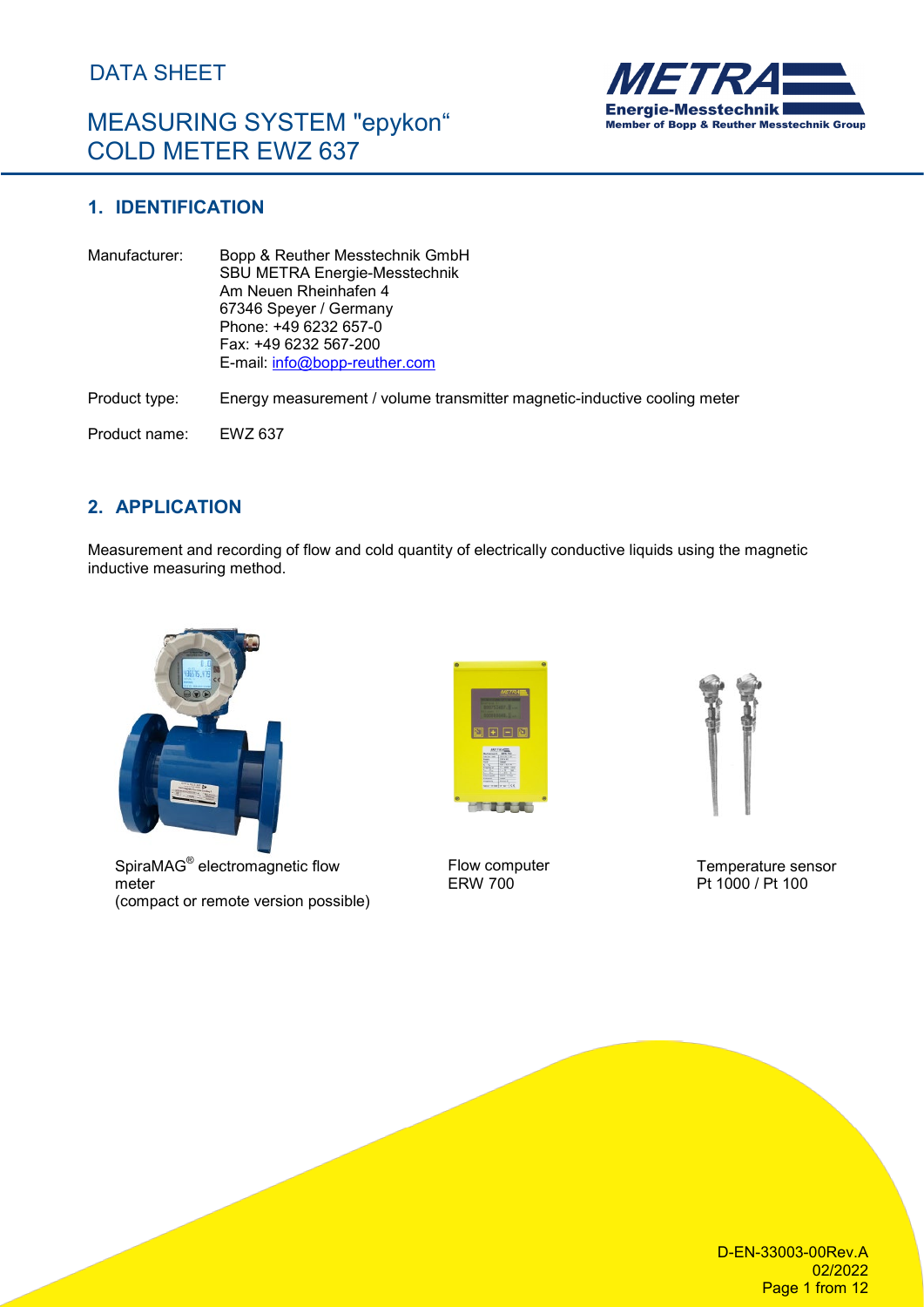# MEASURING SYSTEM "epykon" COLD METER EWZ 637



### **3. SPECIAL FEATURES**

- optionally usable for bidirectional cold measurement
- Very well suited for applications in the water / waste water industry, in the pharmaceutical industry, as well as in the food and beverage industry.
- DN15 to DN1000 (optional DN2000)
- Various connections from DIN to ANSI to JIS
- Very well suited for water / glycol mixtures

### **4. GENERAL**

The EWZ637 consists of the following components:

- SpiraMAG® electromagnetic flow meter with transmitter
- ERW 700 energy calculator with extensive functions
- Temperature sensor Pt 1000 / Pt 100 with immersion sleeve

### **5. MEASURING POINT DIAGRAM**

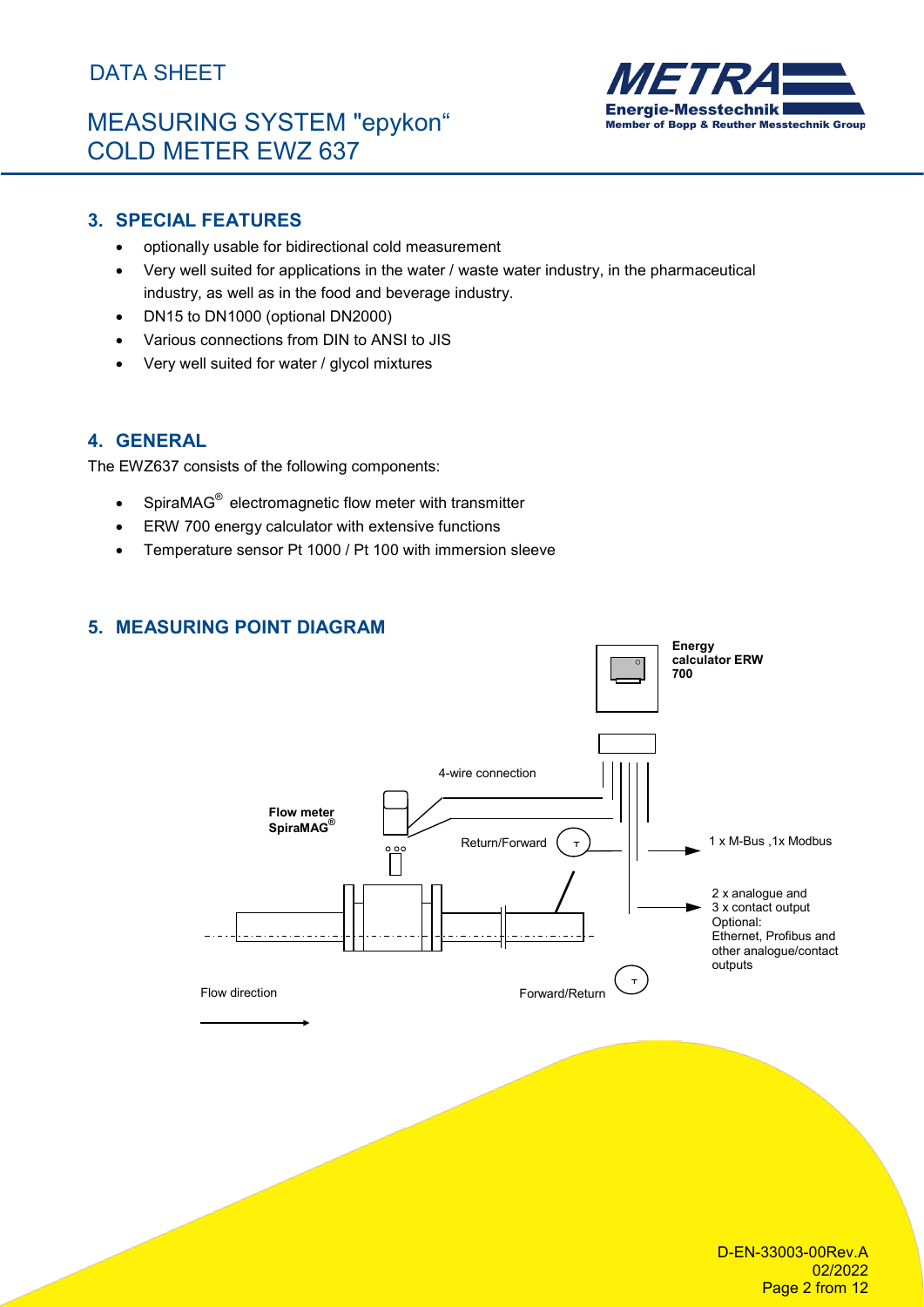# MEASURING SYSTEM "epykon" COLD METER EWZ 637



### **6. MODE OF ACTION AND MEASURING PRINCIPLE**



The measuring principle is based on Faraday's law of electromagnetic induction. When an electrical conductor of length L is moved at speed v through a magnetic field of strength B, a voltage U is induced at the ends of the conductor.

### **Ui = L x B x v**

 $U_i$  = induced voltage

- L = conductor length = inner diameter of the pipeline =  $k_1$
- B = magnetic field strength =  $k<sub>2</sub>$
- $v =$  velocity of the conductor (medium)

#### $k = k_1 x k_2$

#### **Ui = k x v, the electrode signal is directly proportional to the medium velocity**

D-EN-33003-00Rev.A 02/2022 Page 3 from 12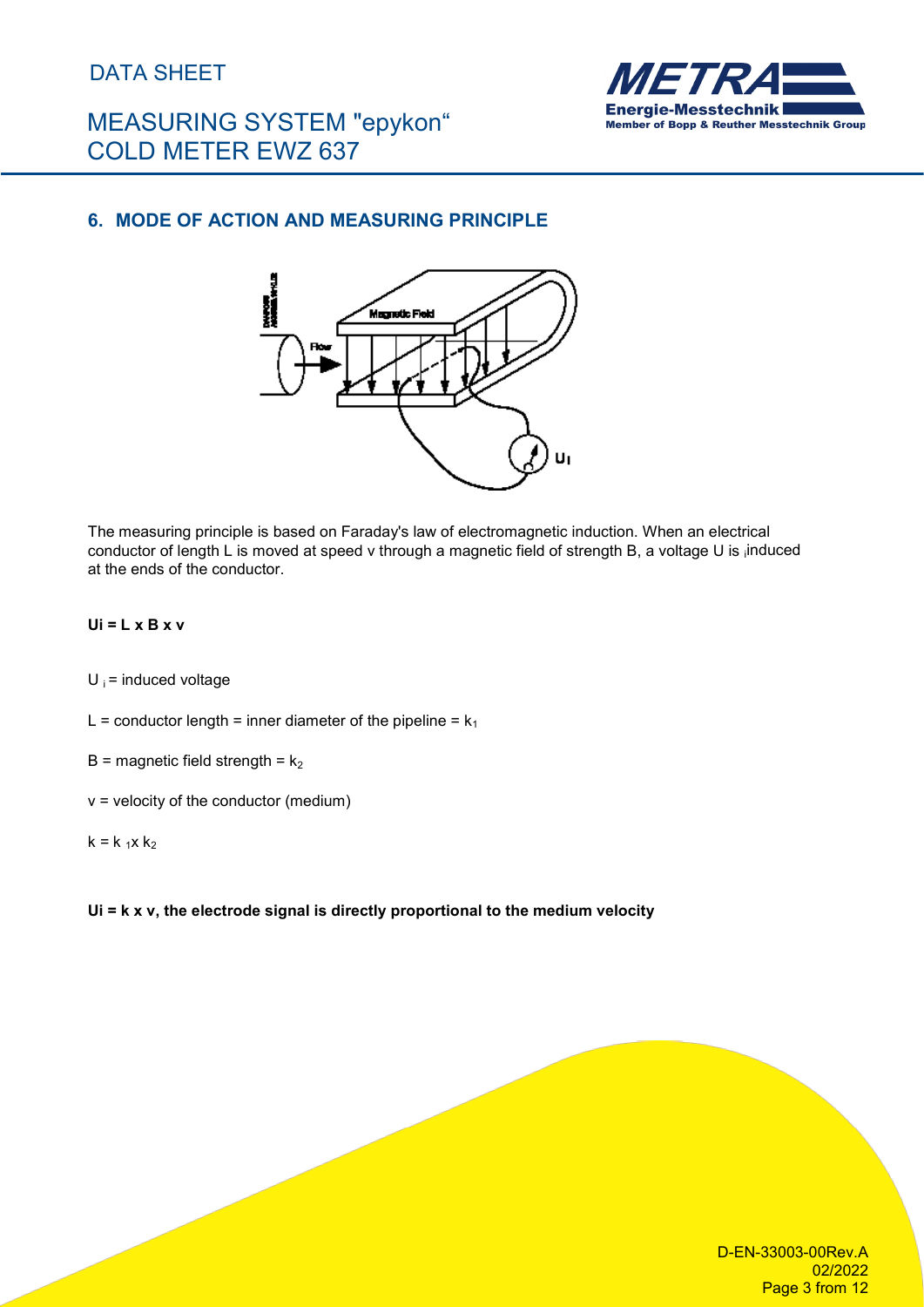# MEASURING SYSTEM "epykon" COLD METER EWZ 637



### **7. TECHNICAL DATA**

# **SpiraMAG® magnetic inductive volume transmitter**

| Nominal size              | DN                           | 15  | 25  | 32  | 40  | 50  | 65  | 80  | 100 | 125 | 150 | 200 |
|---------------------------|------------------------------|-----|-----|-----|-----|-----|-----|-----|-----|-----|-----|-----|
| Qmax.*                    | $\left[\frac{m^3}{h}\right]$ | 6   | 9   | 14  | 45  | 35  | 60  | 90  | 140 | 220 | 318 | 560 |
| Qmin.                     | $\left[\frac{m^3}{h}\right]$ | 0.2 | 0.5 | 0.9 | 1.5 | 2.1 | 3.6 | 5.4 | 8.5 | 13  | 19  | 34  |
| Nominal pressure<br>stage | <b>PN</b>                    | 40  | 40  | 40  | 40  | 40  | 40  | 40  | 16  | 16  | 16  | 16  |
| Overall length            | [mm]                         | 150 | 150 | 150 | 200 | 200 | 200 | 200 | 250 | 250 | 300 | 350 |
| Weight                    | [kg]                         | 6   | 7   | 9   | 11  | 12  | 17  | 17  | 22  | 24  | 35  | 45  |

| Nominal size              | DN                           | 250 | 300  | 350  | 400  | 450  | 500  | 600  | 700  | 800  | 900   | 1000  |
|---------------------------|------------------------------|-----|------|------|------|------|------|------|------|------|-------|-------|
| Qmax.*                    | $\left[\frac{m^3}{h}\right]$ | 880 | 1270 | 1730 | 2260 | 2860 | 3030 | 5080 | 6900 | 9000 | 11000 | 14000 |
| Qmin.                     | $\left[\frac{m^3}{h}\right]$ | 53  | 76   | 104  | 136  | 172  | 212  | 305  | 416  | 543  | 687   | 848   |
| Nominal pressure<br>stage | PN                           | 16  | 16   | 16   | 10   | 10   | 10   | 10   | 10   | 10   | 10    | 10    |
| Overall length            | [mm]                         | 400 | 500  | 500  | 600  | 600  | 600  | 600  | 700  | 800  | 900   | 1000  |
| Weight                    | [kg]                         | 84  | 102  | 123  | 147  | 212  | 229  | 252  | 352  | 462  | 558   | 690   |

\* Qmax designed at a flow velocity of 5 m/s. Recommended econom. flow velocity 2-3 m/s

| Process temperature  | $0^{\circ}$ C to +70 $^{\circ}$ C (compact or remote mounted, with rubber liner)<br>0°C to +90°C (remote mounted, with rubber liner)<br>-40°C to +100°C (compactly mounted, with PTFE lining)<br>-40°C to +160°C (remote mounted, with PTFE lining) |
|----------------------|-----------------------------------------------------------------------------------------------------------------------------------------------------------------------------------------------------------------------------------------------------|
| Minimum conductivity | $\geq 5 \mu$ S/cm                                                                                                                                                                                                                                   |
| Flow rate            | 0.03 m/s - 10 m/s (recommended 2-3 m/s, see above)                                                                                                                                                                                                  |
| <b>Materials</b>     |                                                                                                                                                                                                                                                     |
| Electrode material   | Hastelloy C (2.4610), stainless steel platinum plated, Titanium, others on request,                                                                                                                                                                 |
| Lining               | soft rubber (standard), hard rubber, PTFE / PFA                                                                                                                                                                                                     |
| Measuring tube       | Stainless steel SS 316                                                                                                                                                                                                                              |
| Housing and flange   | Carbon steel, optionally stainless steel                                                                                                                                                                                                            |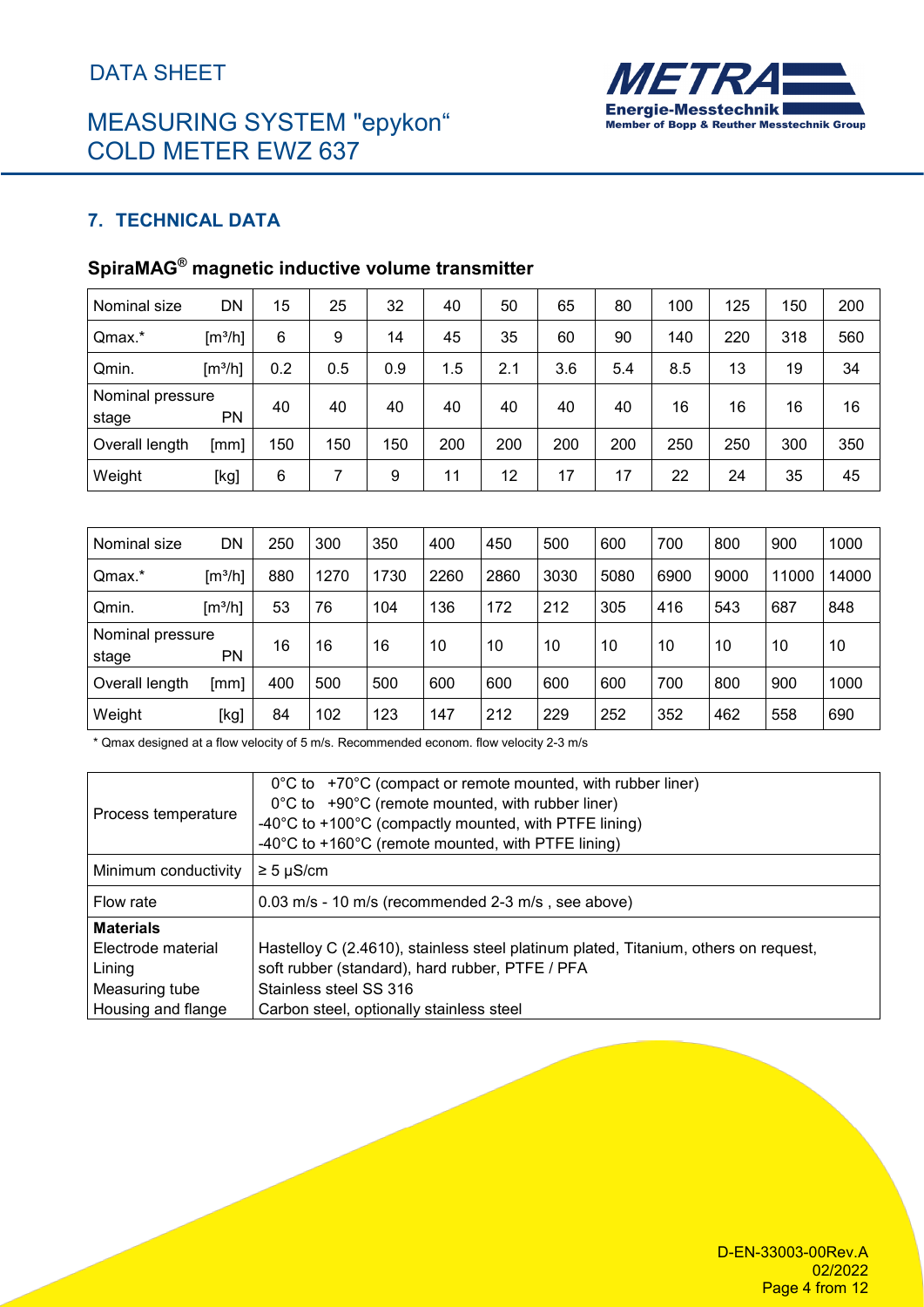# MEASURING SYSTEM "epykon" COLD METER EWZ 637



# **SpiraMAG® transmitter** (for connection to the ERW 700 flow computer)

| Measurement             | Power supplied units: ±0.25% of reading ±0.1% of full scale                       |
|-------------------------|-----------------------------------------------------------------------------------|
| uncertainties           | Battery devices: $\pm 0.5\%$ of the measured value $\pm 0.1\%$ of the final value |
| Flow direction          | directional, optional bidirectional                                               |
| Ambient temperature     | -25°C to +60°C (powered), -10°C to +60°C (battery powered)                        |
| Relative humidity       | max. 90 %                                                                         |
| Power supply            | 85 265 VAC, (50/60 Hz) / 9-36 VDC / battery                                       |
| Analogue output         | 4 - 20 mA                                                                         |
| Digital output          | Frequency output / pulse (active)                                                 |
| Empty pipe detection    | Standard                                                                          |
| Communication           | Modbus RS 485 or HART <sup>®</sup> protocol (on request)                          |
| LCD display             | 7 digits flow / 8 digits totalizer                                                |
| Housing                 | Aluminium                                                                         |
| <b>Protection class</b> | IP 67                                                                             |
| Remote variant          | Standard 10 m, up to 100 m with standard junction box                             |

### **Energy flow computer ERW 700**

| Version               | Housing for wall/panel mounting                                                                                                                                                                                                                                                                                                                                |
|-----------------------|----------------------------------------------------------------------------------------------------------------------------------------------------------------------------------------------------------------------------------------------------------------------------------------------------------------------------------------------------------------|
| Material housing      | ABS (EMC-safe)                                                                                                                                                                                                                                                                                                                                                 |
| Protection class      | IP 65 IEC 529/EN 60529 / IP 20 IEC 529/EN 60529 with remote display                                                                                                                                                                                                                                                                                            |
| Ambient temperature   | $0 - 55^{\circ}$ C                                                                                                                                                                                                                                                                                                                                             |
| Entrance              | 2 x analogue 0/4 - 20 mA (active or passive)<br>2 x frequency / pulse / status                                                                                                                                                                                                                                                                                 |
| Temperature input     | Pt 1000 / Pt 500 / Pt 100 or default value                                                                                                                                                                                                                                                                                                                     |
| Supply                | 230 V, 50 Hz                                                                                                                                                                                                                                                                                                                                                   |
| Display / Count       | LCD, alphanumeric for all relevant values                                                                                                                                                                                                                                                                                                                      |
| Output potential free | - 2 x (0)4-20mA galvanically isolated, free assignment to all important instantaneous<br>values<br>- 3 x open collector galvanically isolated (optocoupler). Free assignment to the<br>electrical counters, and can be used as a limit contact or status signal.<br>- M-Bus (Meter Bus) galvanically isolated<br>- Hardware: RS 232 (Modbus RTU, Modbus ASCII) |
| Connecting cable      | Standard 5 m, max. up to 200 m                                                                                                                                                                                                                                                                                                                                 |
| Auxiliary energy      | 230VAC or 24VDC                                                                                                                                                                                                                                                                                                                                                |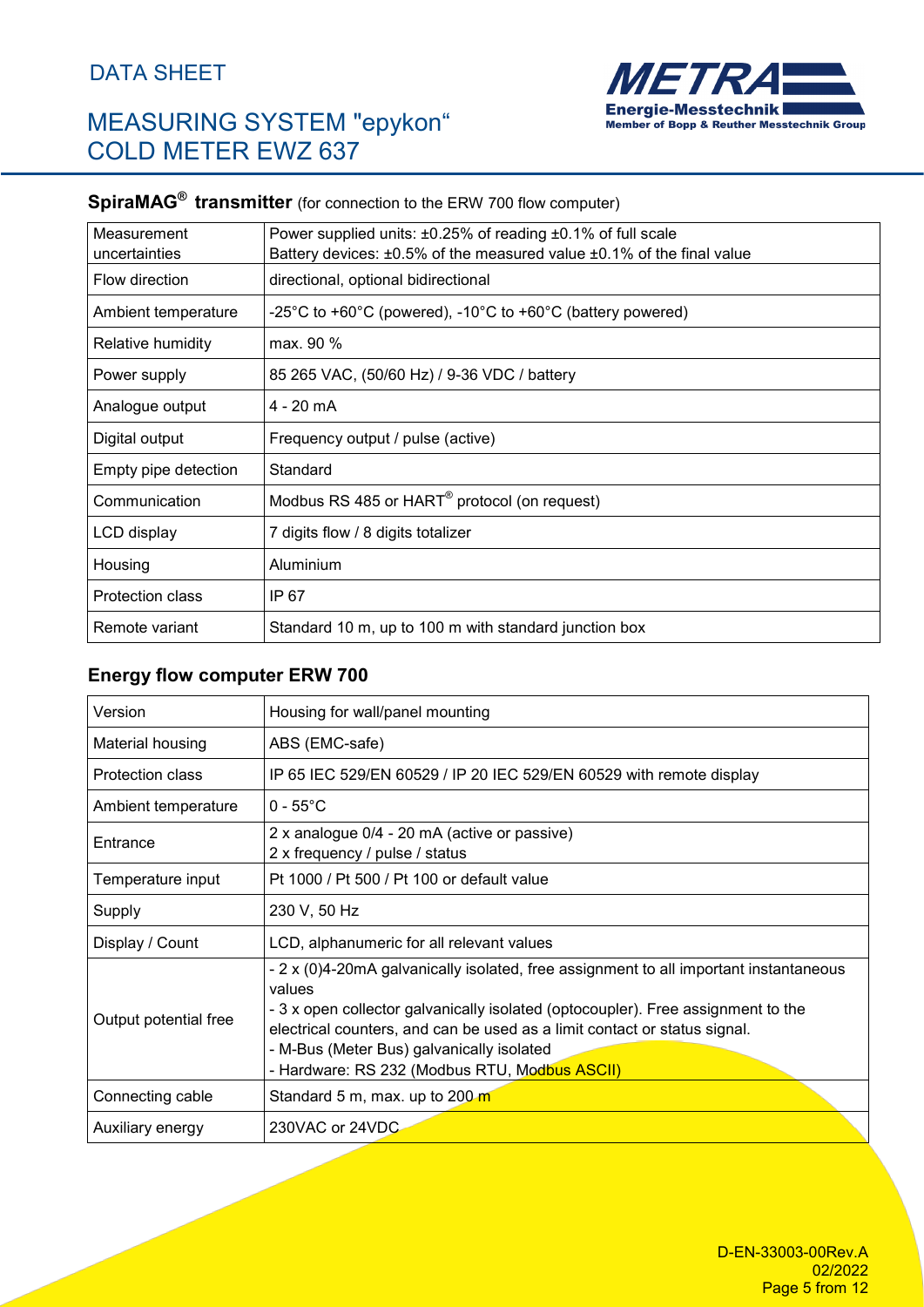## MEASURING SYSTEM "epykon" COLD METER EWZ 637



### **Additional equipment Energy flow computer ERW 700**

| Output: Expansion stage 1 (basic unit plus 1 additional output card)                                       |
|------------------------------------------------------------------------------------------------------------|
| - 4 x (0)4 - 20 mA galvanically isolated, - 5 x pulse/status, galvanically isolated (optocoupler)          |
| - 1 x M-Bus                                                                                                |
| - 1 x RS 232 Modbus                                                                                        |
| Output: Expansion stage 2 (basic unit plus 2 additional output cards)                                      |
| - 6 x (0)4 - 20 mA galvanically isolated - 7 x pulse/status, galvanically isolated (optocoupler)           |
| $-1 \times M$ -Bus                                                                                         |
| - 1 x RS 232 Modbus                                                                                        |
| Output: Expansion stage with special outputs (basic unit plus additional output card incl. outputs up to   |
| expansion stage2)                                                                                          |
| - 2. M-Bus interface or                                                                                    |
| - Ethernet interface with Modbus TCP/IP protocol                                                           |
| - RS-485 interface                                                                                         |
| Additionally with Profibus DP module                                                                       |
| Input: Expansion stage 1 (basic unit plus 1 additional input card):                                        |
| $-4 \times (0)4 - 20$ mA, $-2 \times$ pulse / frequency $-4 \times$ transmitter supply                     |
| Special calibration for water-glycol mixtures, other liquid mixtures with constant mixing ratio            |
| Density input (0)4 - 20 mA in combination with density transmitter (for changing mixing ratios)            |
| ERW 700 version in 19" rack                                                                                |
| Special version with additional counter (e.g. bidirectional measurement, limit-dependent tariff switching) |
| System testing, commissioning and instruction by METRA Customer Service                                    |

### **8. INSTALLATION INSTRUCTIONS**

#### **Alignment of the measuring device**

The measuring device can be installed in both horizontal and vertical pipelines. The housing of the transmitter can be rotated by 90° / 180°.

#### **Inlet and outlet section**

The meter should not be installed downstream of fittings that generate turbulence. If this is not possible, a straight inlet section greater than 5 x DN and an outlet section greater than 3 x DN should be provided.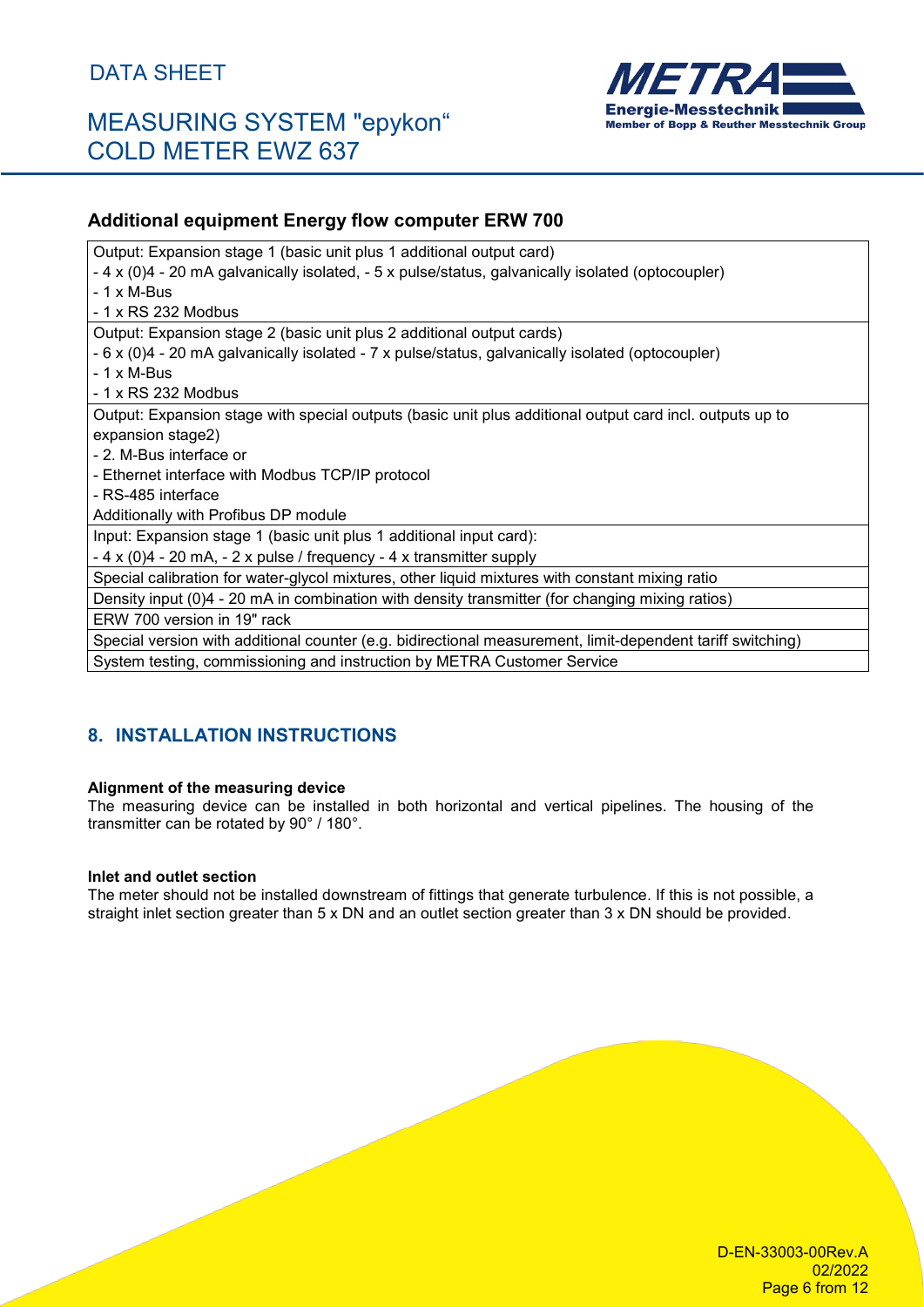## MEASURING SYSTEM "epykon" COLD METER EWZ 637



#### **Positioning of the measuring device**

The following installation instructions must be observed to avoid turbulence or the accumulation of gas bubbles, which can affect the flow accuracy.



Avoid installing the meter at the highest point of the piping system. This prevents the accumulation of gas bubbles, which leads to measurement errors. Likewise, avoid installation in downward-flowing pipes (a partially filled pipe is easily formed).



For downpipes, the unit should be installed in a lower position according to the illustration.



A vent valve should be sent if the downpipe is longer than 5m.

D-EN-33003-00Rev.A 02/2022 Page 7 from 12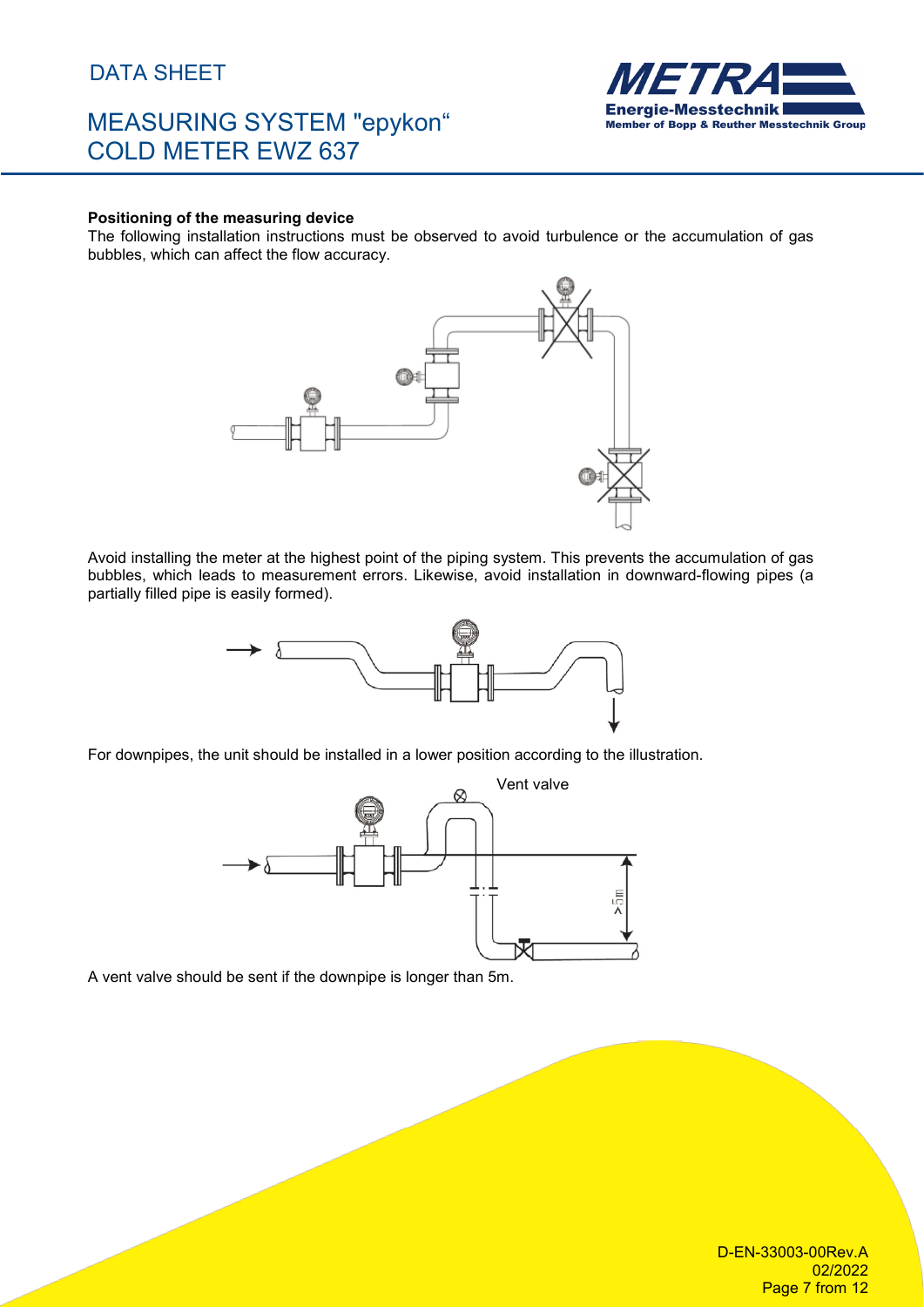# MEASURING SYSTEM "epykon" COLD METER EWZ 637





In longer pipe systems, control and shut-off valves must be installed on the downstream side of the meter.



The meter should not be installed on the suction side of the pump.

### **9. DIMENSIONS**

### **SpiraMAG® electromagnetic flowmeter**



D-EN-33003-00Rev.A 02/2022 Page 8 from 12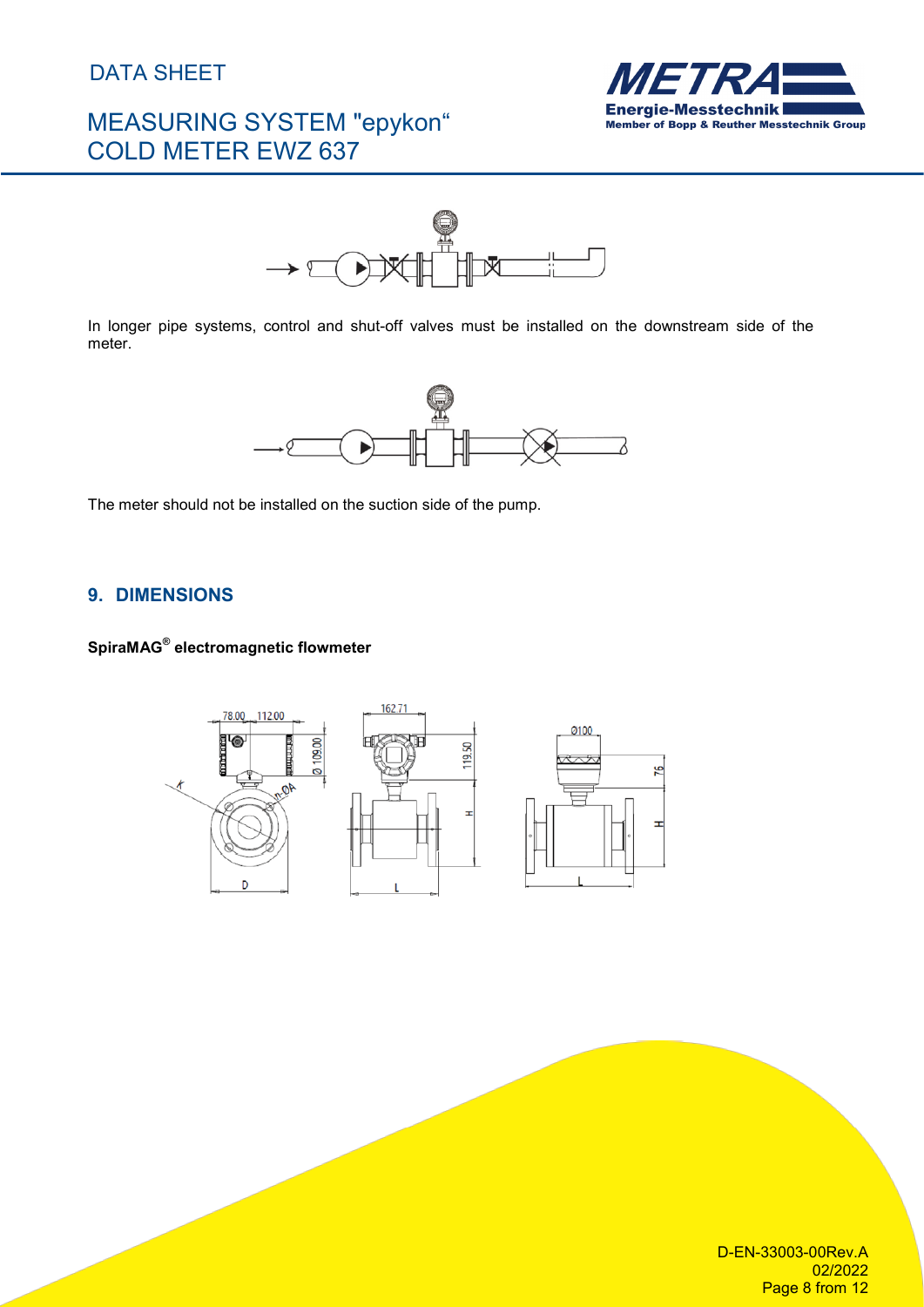# MEASURING SYSTEM "epykon" COLD METER EWZ 637



| Nominal size DN   | 15  | 25  | 32  | 40  | 50  | 65  | 80  | 100 | 125 | 150 | 200 |
|-------------------|-----|-----|-----|-----|-----|-----|-----|-----|-----|-----|-----|
| Pressure stage PN | 40  | 40  | 40  | 40  | 40  | 40  | 40  | 16  | 16  | 16  | 16  |
| $L$ [mm]          | 150 | 150 | 150 | 200 | 200 | 200 | 200 | 250 | 250 | 300 | 350 |
| $D$ [mm]          | 95  | 115 | 140 | 150 | 165 | 185 | 200 | 220 | 250 | 285 | 340 |

| Nominal size DN   | 250 | 300 | 350 | 400 | 450 | 500 | 600 | 700 | 800  | 900  | 1000 |
|-------------------|-----|-----|-----|-----|-----|-----|-----|-----|------|------|------|
| Pressure stage PN | 16  | 16  | 16  | 10  | 10  | 10  | 10  | 10  | 10   | 10   | 10   |
| $L$ [mm]          | 400 | 500 | 500 | 600 | 600 | 600 | 600 | 700 | 800  | 900  | 1000 |
| $D$ [mm]          | 395 | 445 | 505 | 565 | 615 | 670 | 780 | 895 | 1015 | 1115 | 1235 |

#### **Flow computer**







D-EN-33003-00Rev.A 02/2022 Page 9 from 12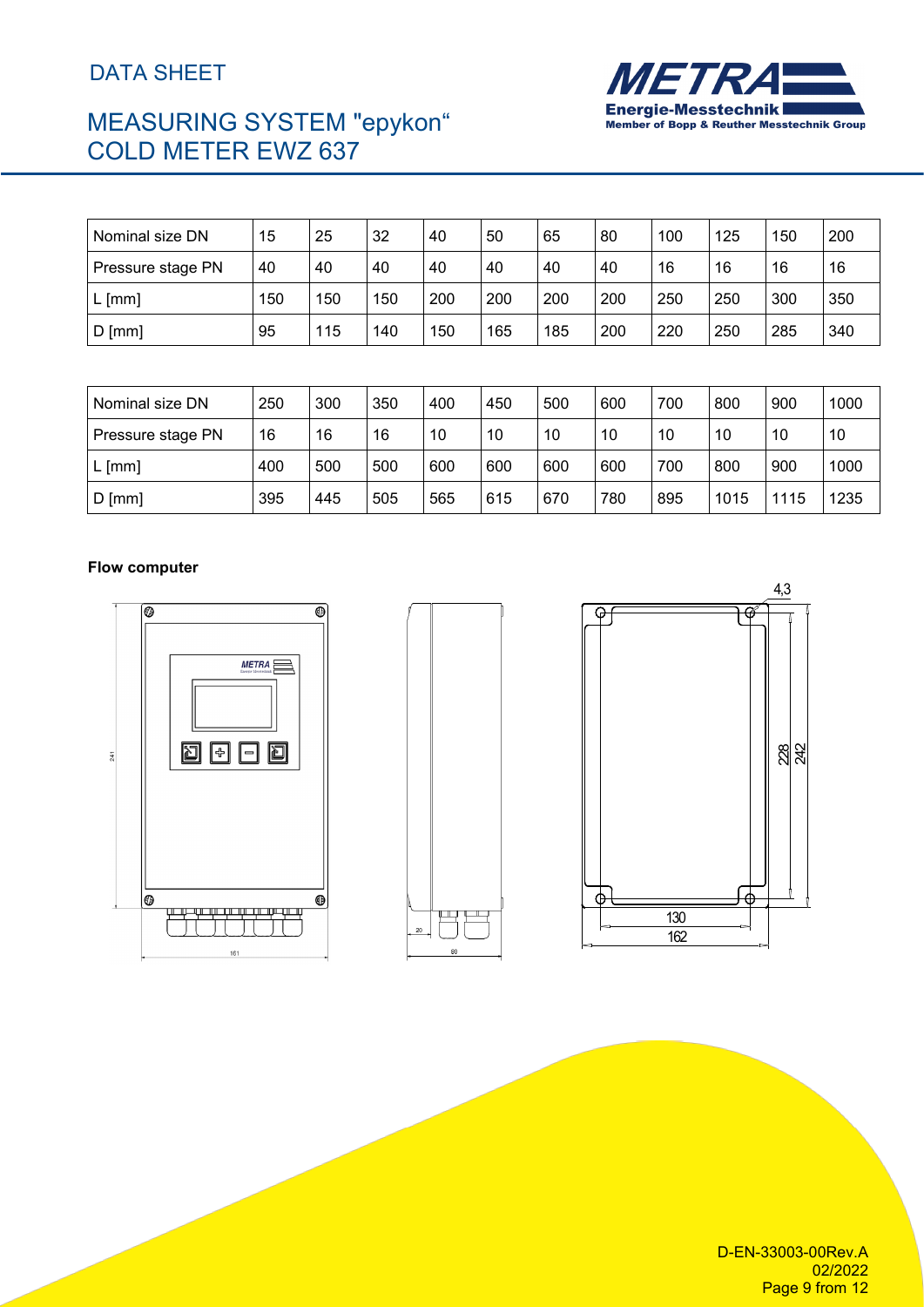# MEASURING SYSTEM "epykon" COLD METER EWZ 637



#### **Temperature sensor with immersion sleeve**

| Connection head                 | Form J, die-cast aluminium                                                                                              |
|---------------------------------|-------------------------------------------------------------------------------------------------------------------------|
| Cable gland                     | $M16 \times 1.5$                                                                                                        |
| Ambient temperature             | -20 to $100^{\circ}$ C                                                                                                  |
| Protective tube                 | Stainless steel 1.4571<br>7.8 mm with fitting tolerance for protective sleeves                                          |
| Measuring insert                | Platinum temperature sensor according to DIN EN 60751                                                                   |
| Nominal value, class            | PT1000, class AA<br>PT100, class A                                                                                      |
| Connection                      | Two- or four-wire circuit, shielded or unshielded                                                                       |
| Medium temperature              | PT1000: -50 to +200°C<br>PT100: -50 to +400°C                                                                           |
| Operating pressure              | 25 bar without protective sleeve<br>40 bar with standard protective sleeve                                              |
| Minimum immersion depth         | 30 mm                                                                                                                   |
| Installation length (EL)        | 95 to 400 mm                                                                                                            |
| Response time                   | $_{0.5}t < 8$ s<br>$_{0.5}$ t < 22s (installed in protective sleeve)                                                    |
| <b>Environmental conditions</b> | climatic $0$ to +70 $^{\circ}$ C<br>Protection class IP65<br>Electromagnetic E1<br>mechanical M3<br>Environment class C |
| Accessories                     | Protective sleeves                                                                                                      |

D-EN-33003-00Rev.A 02/2022 Page 10 from 12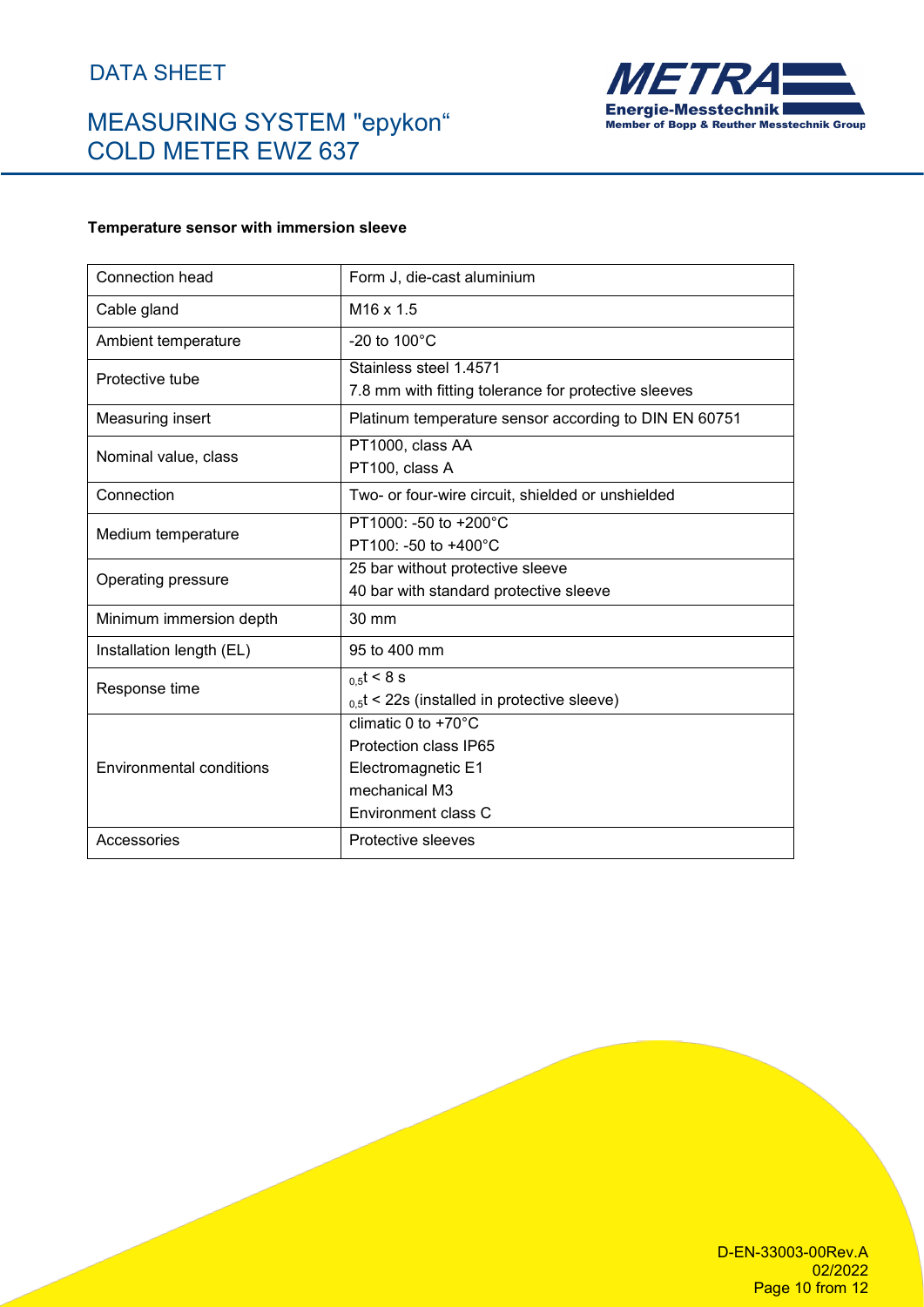# MEASURING SYSTEM "epykon" COLD METER EWZ 637



#### **Temperature sensor with immersion sleeve**



|     | Widerstandsthermometer     |
|-----|----------------------------|
| FI. | 130 mm<br>250 mm           |
|     | 300 mm                     |
|     | Weitere Längen auf Anfrage |
|     |                            |
|     | Schutzhülse                |
| FI. | 75 mm                      |
|     | 160 mm<br>200 mm           |

Standard-Schutzhülse Einschweiß-Schutzhülse



ca. 35

L  $\overline{\omega}$ 18

EL (siehe Tabelle)

 $\sigma$ 10

Einschweiß-Schutzhülse (ohne Bauartzulassung)



D-EN-33003-00Rev.A 02/2022 Page 11 from 12